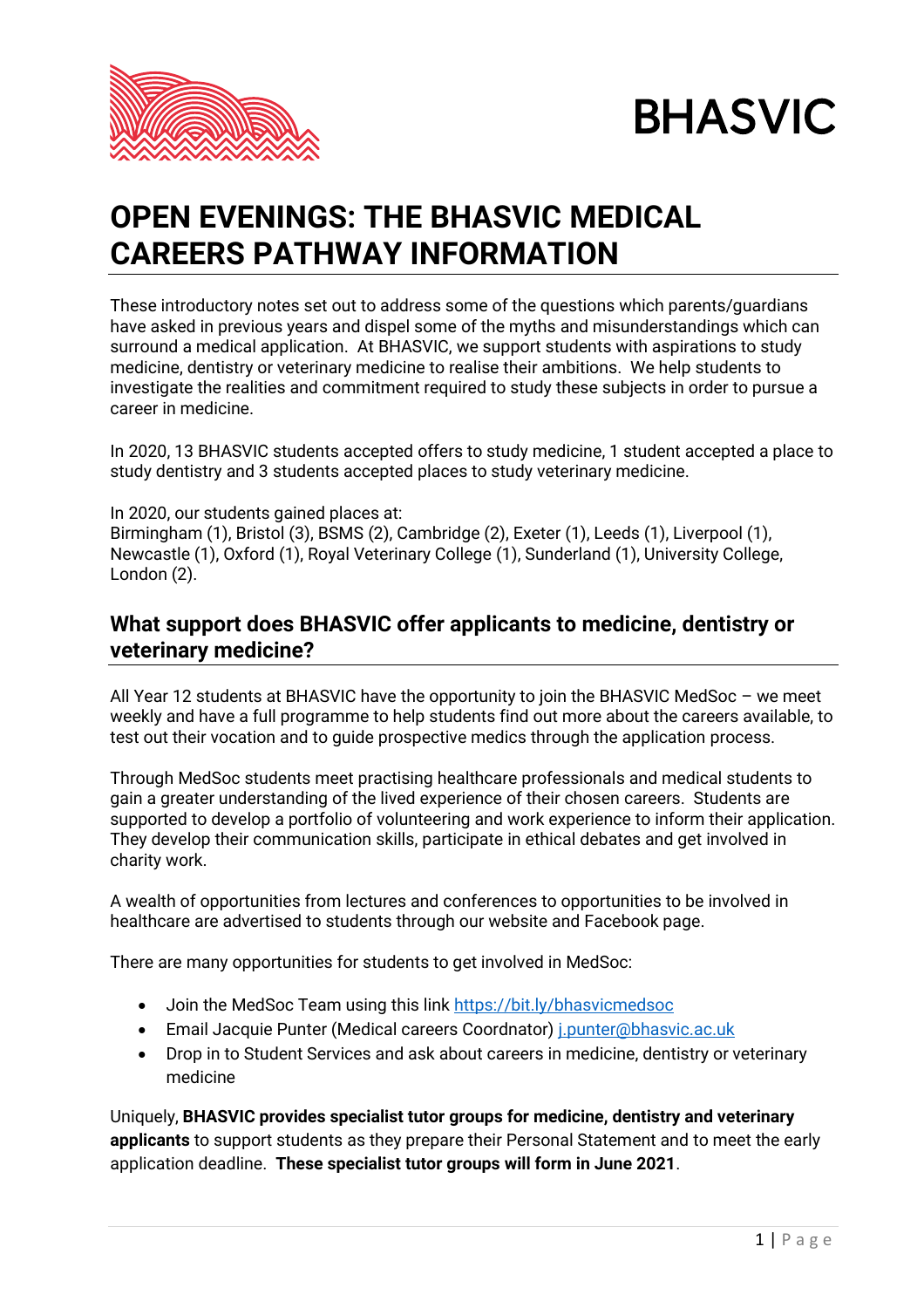



## **What sort of GCSE profile does a student need in order to apply for medicine, dentistry or veterinary medicine?**

The guidelines on entry requirements in terms of GCSE grades vary hugely from one university to the next. For the majority of medical schools, students will need a 6 in English Language and a 6 in Maths. Most require at least 6 6 in Double Science.

Entry into medical school is undoubtedly competitive and successful candidates tend to be those with a strong profile of grades 6 to 9 at GCSE.

Students with a weaker GCSE profile may be best advised to consolidate their A-level grades before application. We have a strong record of supporting Widening Participation candidates to gain access to the 6-year extended programmes at universities such as Southampton.

## **Do students taking four A levels have an advantage over those studying for three?**

**No.** University offers to study medicine, dentistry or veterinary medicine are invariably high ranging from A\*A\*A to AAA. The majority of medical schools make offers in terms of three Alevels; where a fourth AS-level is preferred, students can consider the EPQ or Further Maths. Three A-levels with top grades are far better than four with weaker outcomes.

**However, an appropriate A level subject profile is important**; most medical schools specify Chemistry A-level plus at least one other science A-level, usually Biology. Many students choose a full science programme so include Maths or Physics as their third A-level choice but it is perfectly acceptable to choose humanities subjects. BHASVIC students have gained places at medical school studying A-levels in Psychology, History, English, French, Spanish and Geography amongst others.

# **How is MedSoc functioning during the Covid-19 pandemic?**

MedSoc is still meeting weekly, albeit remotely on Teams. Students get to hear information about preparing and applying for medicine/dentistry/veterinary medicine. Ex-students, now studying or graduated, guest in to talk about their experiences. As the term progresses we use online discussions to develop skills of critical thinking and ethical debate. We will practise the skills needed for the entrance exams and for interviews. There are lots of opportunities to get important questions answered.

#### **How important is work experience?**

Very important. Students applying for a vocational course in medicine are expected to have realistic insights into their chosen career and this means having spent time in a hospital, dental or veterinary surgery. A significant proportion of their Personal Statement will discuss their reflections on work experience and an evaluation of their own personal motivation and skills. Students should also spend some time volunteering in a suitable healthcare setting where they can learn from skilled professionals and develop their own maturity and interpersonal skills.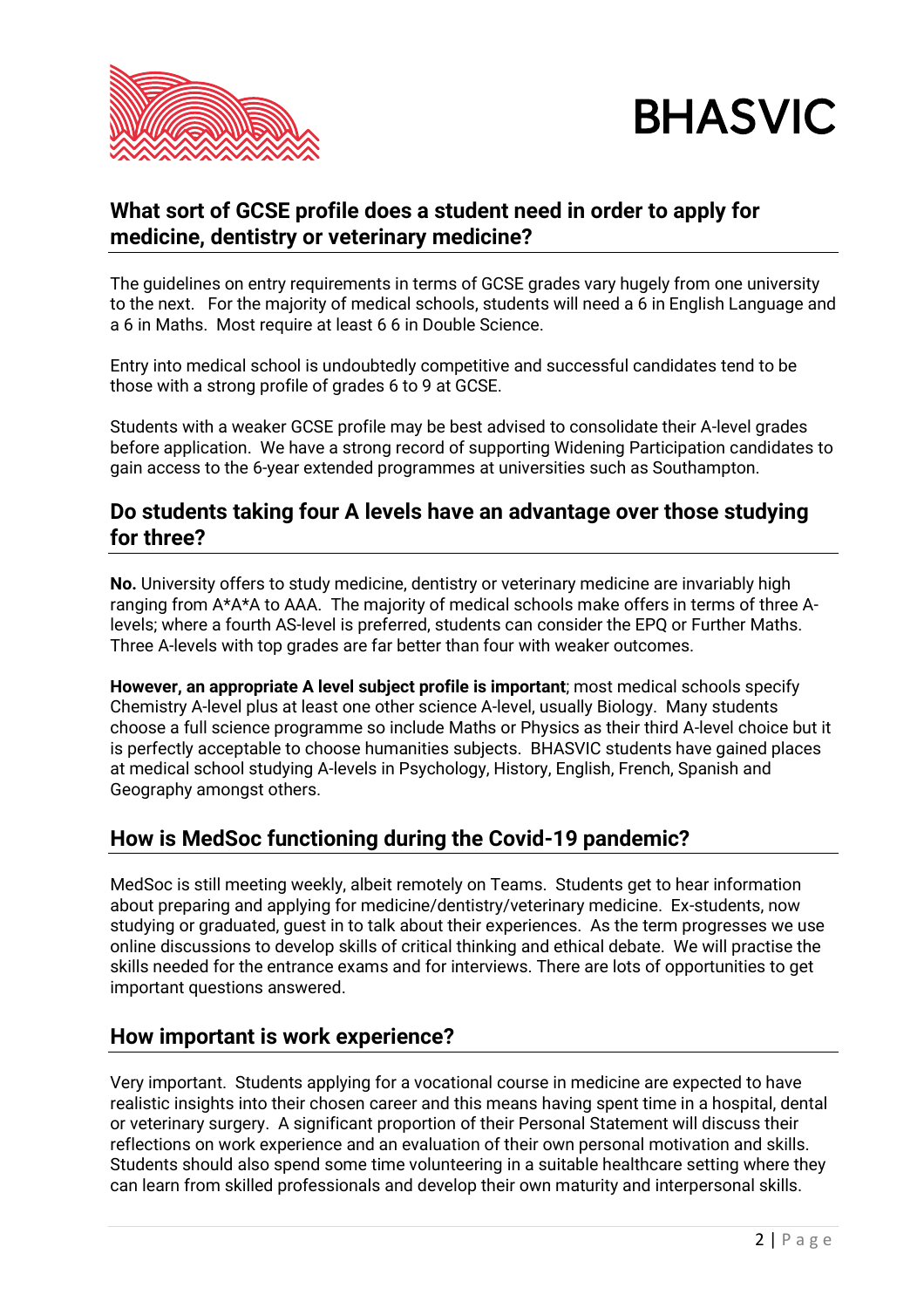



Volunteering also demonstrates a student's commitment and drive for their career choice, and the ability to juggle academic and other commitments.

#### **How important are extra-curricular activities?**

Extra-curricular activities are helpful but not essential. Students have to be able to demonstrate that they have the skills and personal qualities to make a good potential medic. The ability to successfully juggle the time commitments of study, volunteering and outside interests is key here. Skills such as leadership and teamwork can be demonstrated in any context.

#### **How do students prepare for the entrance exams and the interview process?**

Students applying for medicine, dentistry or veterinary medicine will have to sit one (or both!) of the UCAT or BMAT exams. These exams are skills-based and do not require any new knowledge content; they are intended to test logic, judgment and thinking speed. Students familiarise themselves with the tests through MedSoc and there is plenty of practice material available.

Interviews give our students a chance to shine and to demonstrate their worth. Students prepare for interview through MedSoc sessions and one-to-one mock interviews. Medical students from Brighton and Sussex Medical School put our students through their paces in preparation for the MMI interview format.

## **How do you apply for medicine, dentistry or veterinary medicine? What's the difference between a medical application and applications for other subjects?**

All applicants to UK Universities apply through UCAS and can **choose up to four medical schools**; the fifth choice on their application must be for a subject other than medicine/dentistry/veterinary medicine. This is in recognition of the competitive nature of a medical school application; students are effectively forced to choose a back-up course in case their medical school application is unsuccessful.

Many students choose a medically –related subject (nursing, biochemistry, pharmacology, clinical sciences) but they can choose any subject as their fifth choice.

• The closing date for submitting a non-medical UCAS application will be mid-January 2022 (the internal BHASVIC deadline will be mid-November 2021).

However, one of the key differences between applications for medicine as opposed to other universities is this timescale.

• It is necessary to submit the UCAS form **by 15th October in the student's second year.**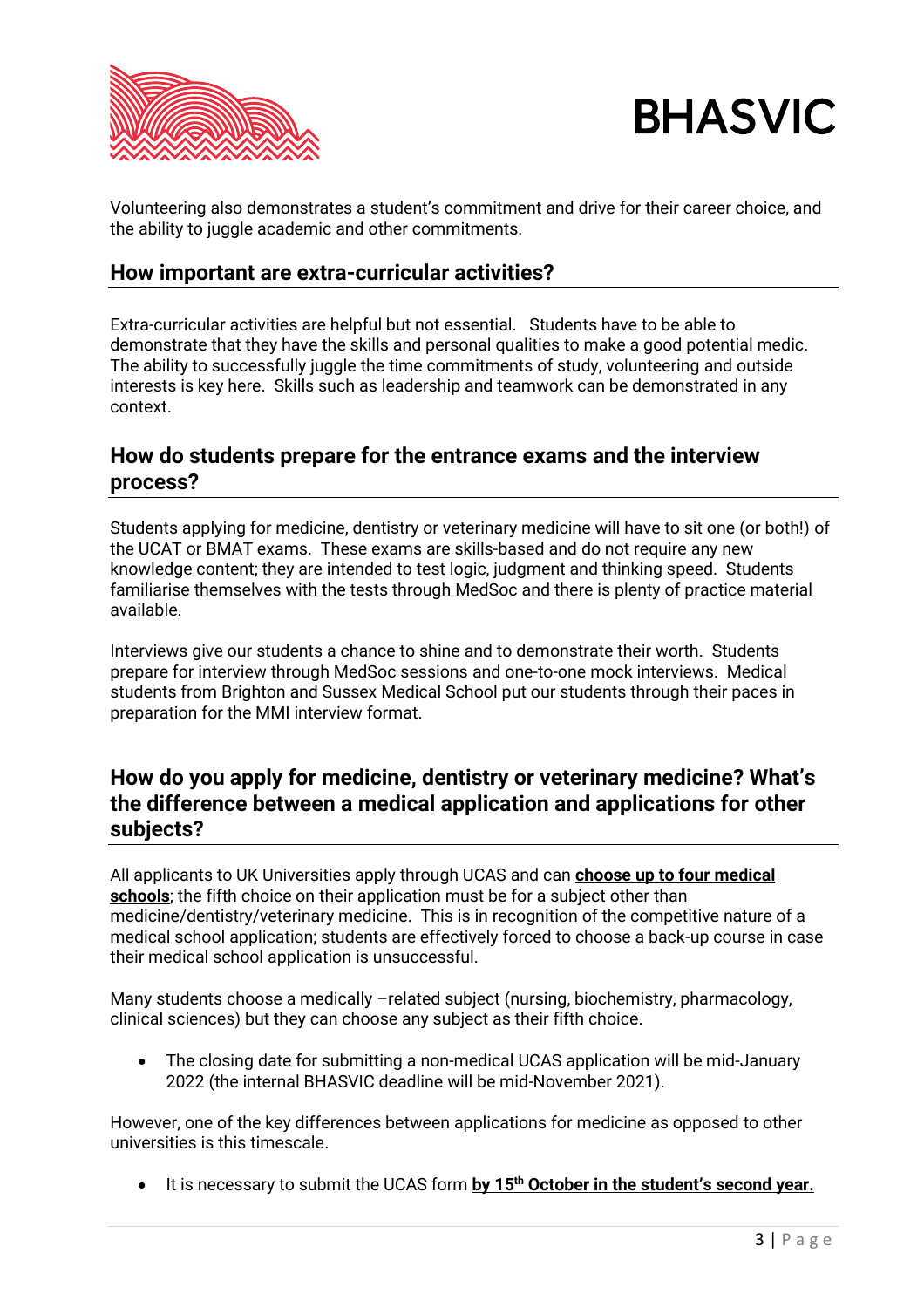



• UCAT must be taken before submitting the UCAS form (most students prepare and sit the exam over the summer holidays). BMAT is sat at the beginning of November in the student's second year